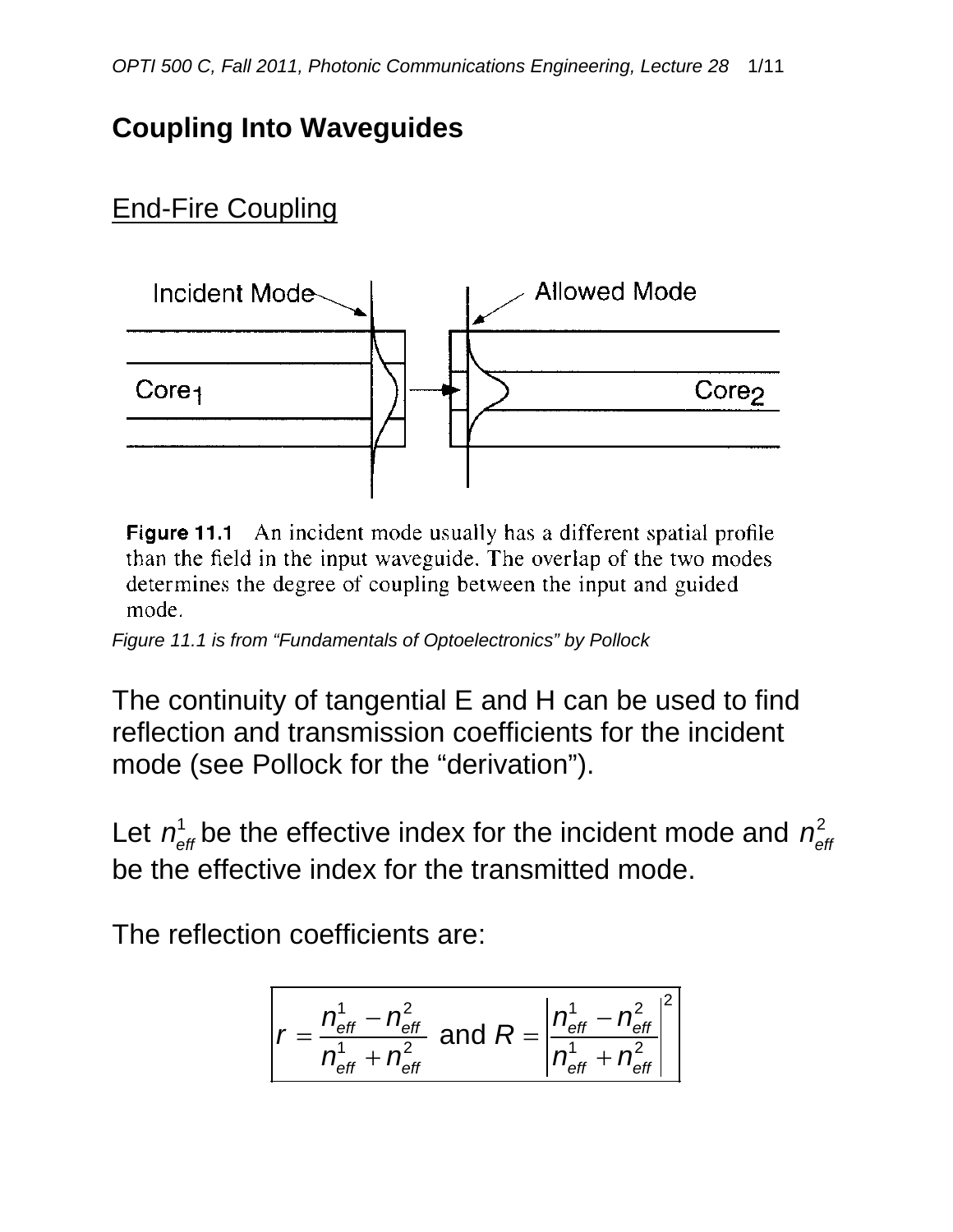The transmittance is:

$$
t = \frac{2\sqrt{n_{\text{eff}}^1 n_{\text{eff}}^2} \sqrt{n_{\text{eff}}^1 n_{\text{eff}}^2}}{n_{\text{eff}}^1 + n_{\text{eff}}^2} \sqrt{\frac{\varepsilon_0}{\mu_0}} \int_{-\infty}^{\infty} E_y^1 E_y^{2*} dx
$$
  
for TE modes,  
and we infer more generally  

$$
T = \frac{4n_{\text{eff}}^1 n_{\text{eff}}^2}{\left(n_{\text{eff}}^1 + n_{\text{eff}}^2\right)^2} \frac{\left[\int E_t^1 E_t^{2*} dA\right]^2}{\left[\int |E_t^1|^2 dA\right] \left[\int |E_t^2|^2 dA\right]}
$$

where  $E_t^1$  and  $E_t^2$  are the transverse electric fields for the incident and transmitted fields respectively.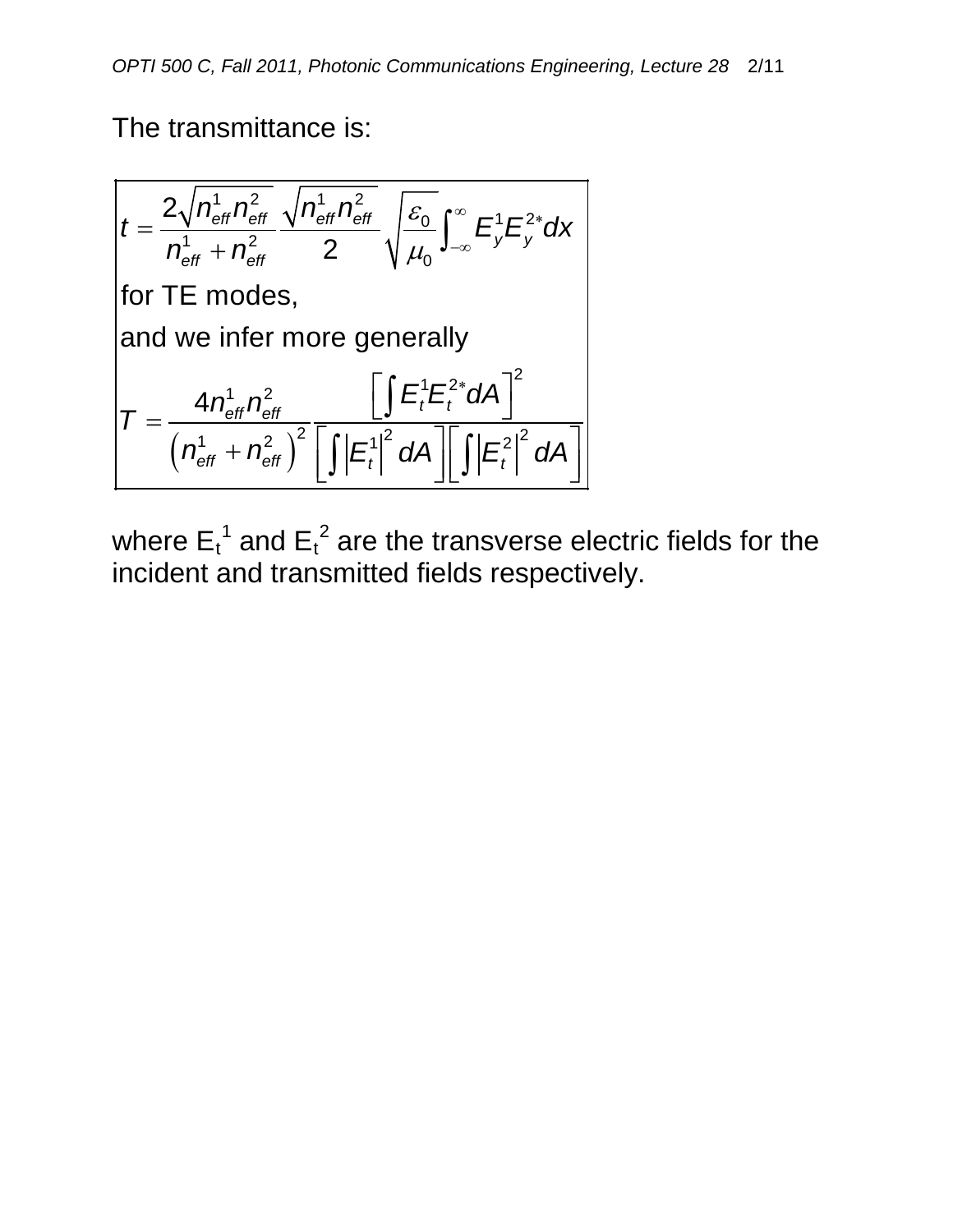## **Finite Difference Time Domain (FDTD) Simulation for Beam Propagation**

One Dimensional FDTD

We solve for  $E_x$  and  $H_y$  on a one-dimensional grid along z.



We start with initial values and boundary conditions and use the time-dependent, source free Maxwell's equations

$$
\begin{vmatrix}\n\frac{\partial E}{\partial t} = -\frac{1}{\varepsilon_0} \frac{\partial H}{\partial z} \\
\frac{\partial H}{\partial t} = -\frac{1}{\mu_0} \frac{\partial E}{\partial z}\n\end{vmatrix}
$$

to propagate the field values in time.

The derivatives are found numerically using the "central difference" approximations: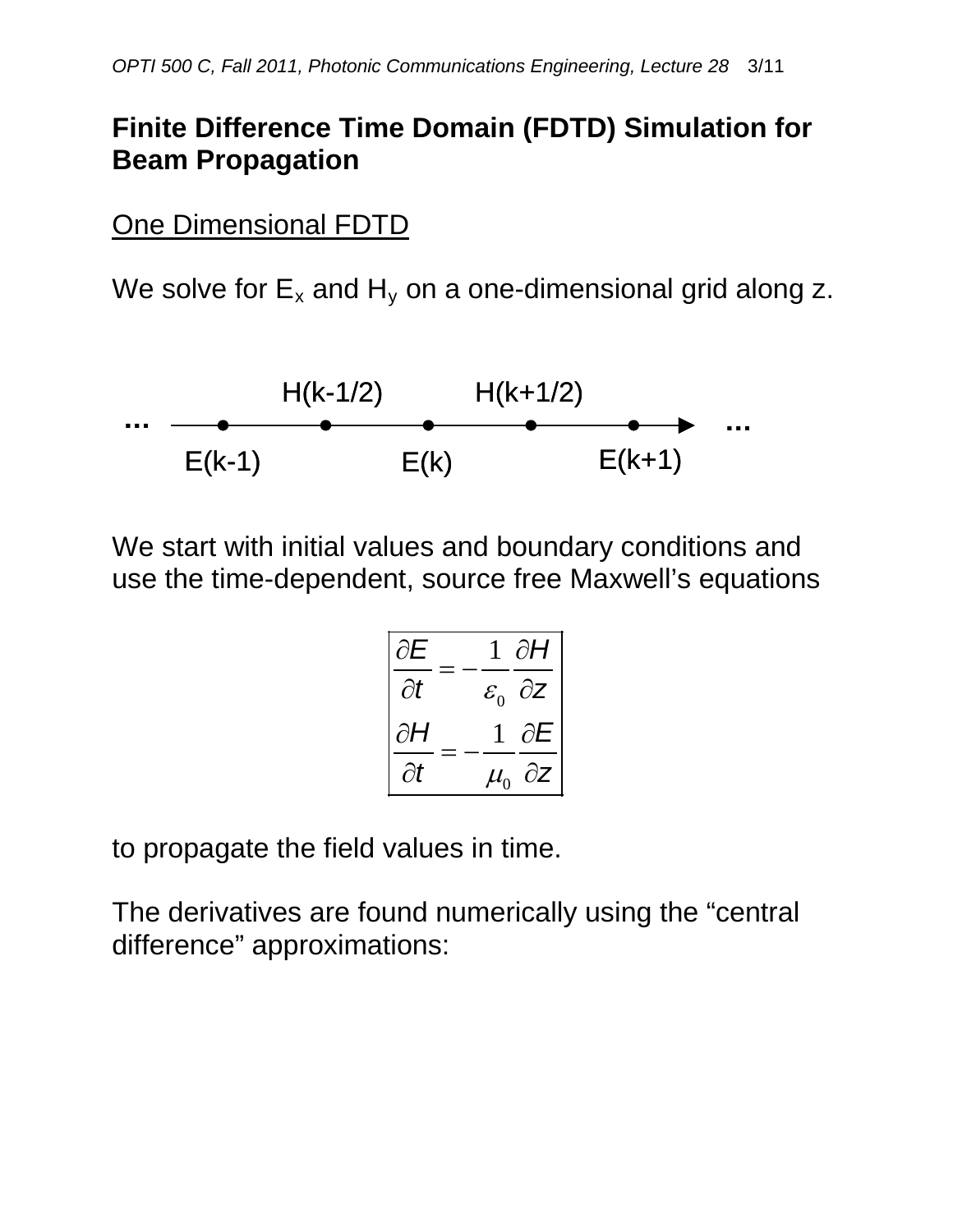$$
\frac{E^{n+1/2}(k) - E^{n-1/2}(k)}{\Delta t}
$$
\n
$$
= -\frac{1}{\varepsilon_0} \frac{H^n(k+1/2) - H^n(k-1/2)}{\Delta z}
$$
\n
$$
\frac{H^{n+1}(k+1/2) - H^n(k+1/2)}{\Delta t}
$$
\n
$$
= -\frac{1}{\mu_0} \frac{E^{n+1/2}(k+1) - E^{n+1/2}(k)}{\Delta z}
$$

These equations can be re-arranged to give:

$$
E^{n+1/2}(k) = E^{n-1/2}(k) - \frac{\Delta t}{\varepsilon_0} \frac{H^n(k+1/2) - H^n(k-1/2)}{\Delta z}
$$
  

$$
H^{n+1}(k+1/2) = H^n(k+1/2) - \frac{\Delta t}{\mu_0} \frac{E^{n+1/2}(k+1) - E^{n+1/2}(k)}{\Delta z}
$$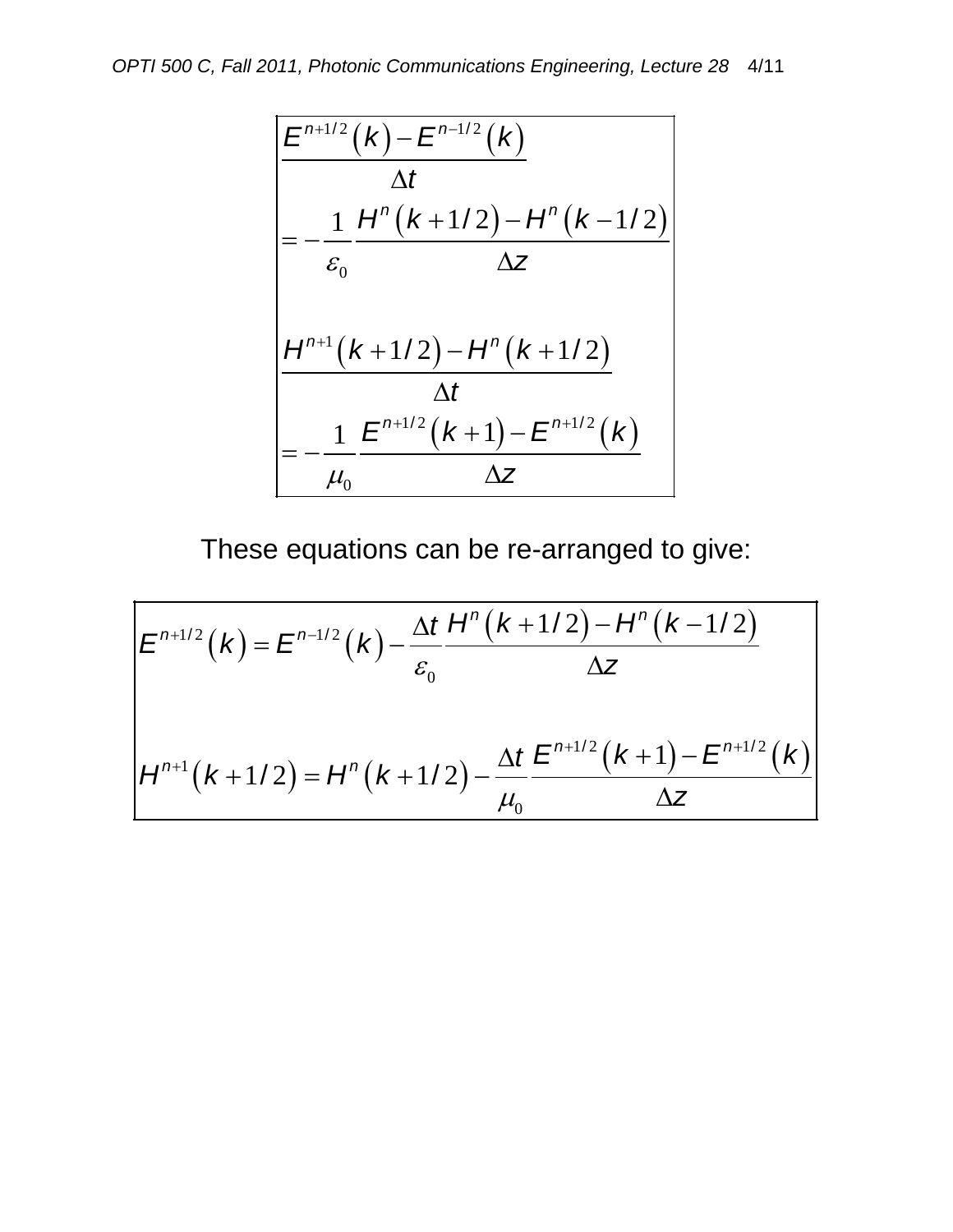This last pair of equations can be represented pictorially.



The Courant stability condition is  $c\Delta t \leq \Delta z$ . When satisfied, we say that the grid is "causally connected". The justification for this condition goes something like this: The speed of light limits transfer of information in a time ∆*t* to a distance  $c\Delta t$ . We must take  $c\Delta t \leq \Delta z$ , to ensure that distant points that can affect the time propagation are included in the numerical scheme.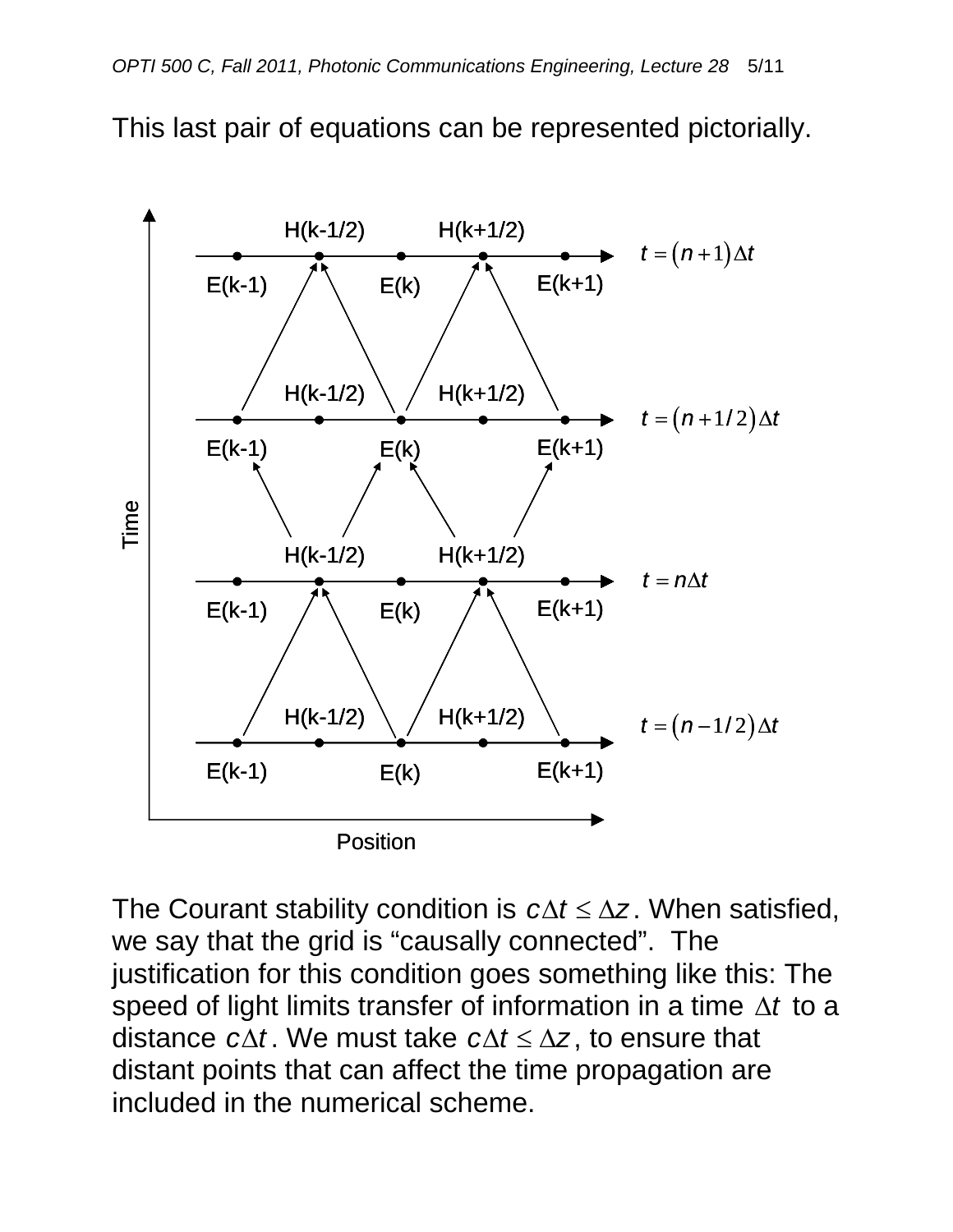#### Three Dimensions

We use a 3-dimensional grid with a "Yee cell".



*From "Computational Methods for Electromagnetics" by Peterson et al.*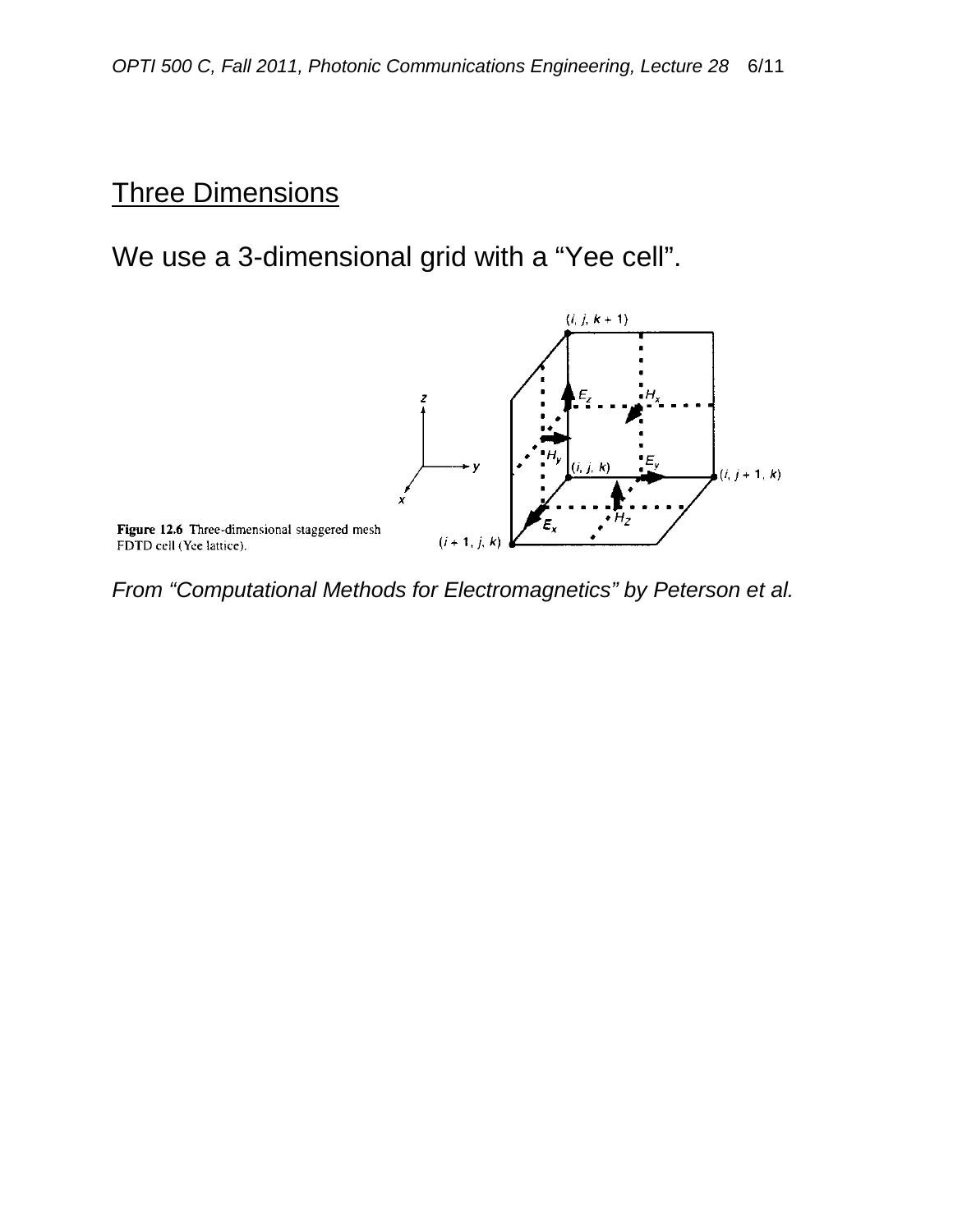## FDTD Pros and Cons:

#### **Advantage**

• The method is exact.

## **Disadvantage**

• The method is memory intensive and slow because it stores values for, and operates on, each spatial grid point at each time step.

Application: Photonic Crystals

Sharp, right-angle bends are possible in photonic crystals.



From the web page of the Joannopoulos Research Group at MIT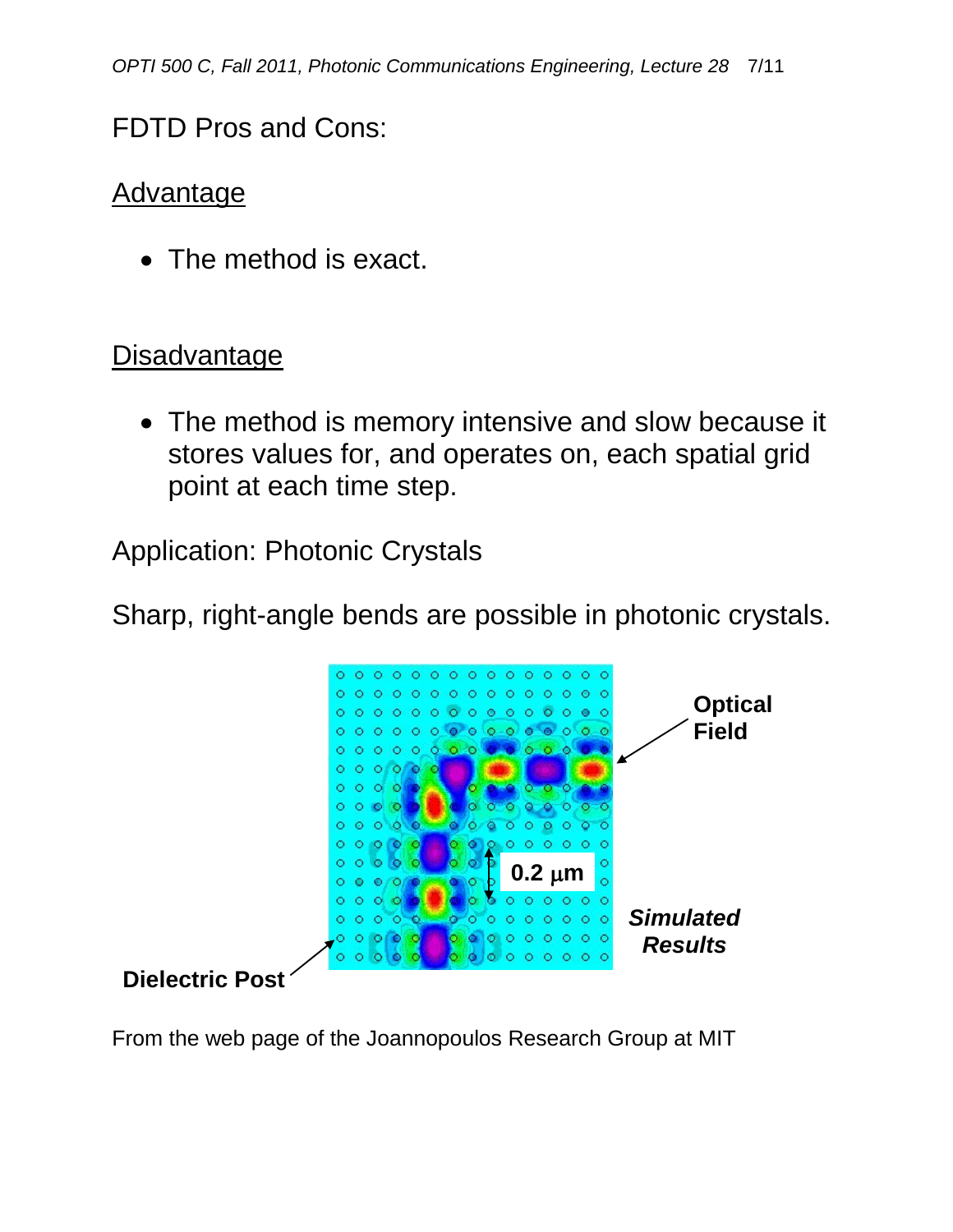## The Photonic Micropolis



From the web page of the Joannopoulos Research Group at MIT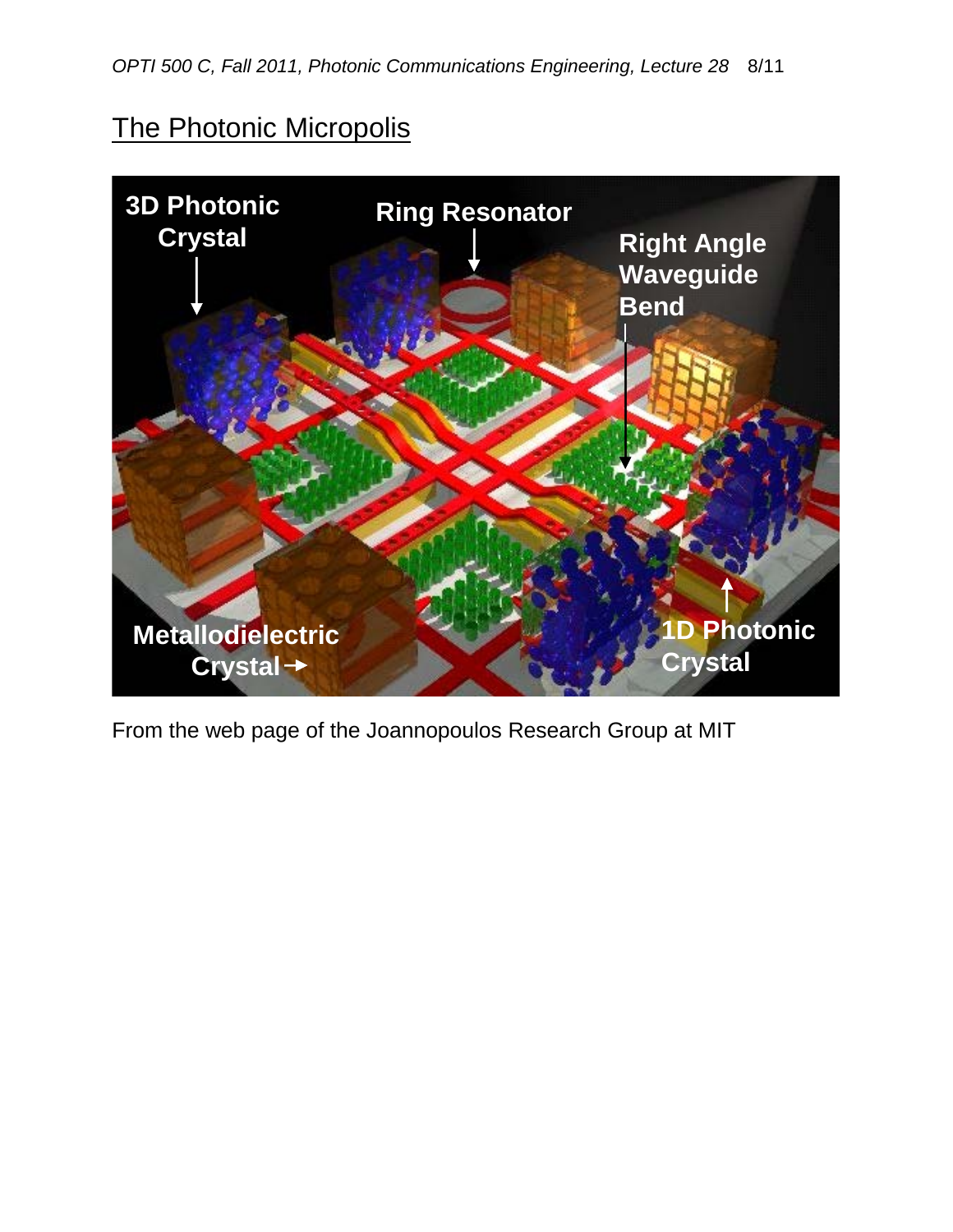# **The Beam Propagation Method**

We start with the Helmholtz equation for components of the electric field:

 $\nabla^2 E(\vec{r}) + n^2 k^2 E(\vec{r}) = 0$ 

then write $E(\vec r)$  as

 $(E(\vec{r}) = E(x,y,z) = U(x,y,z)e^{-jn_{clad}k_0z}$ 

What we are doing here is separating  $E(\vec r)$  into a two parts: a slowly varying envelope factor  $U(x, y, z)$  and a rapidly varying phase factor  $e^{-jn_{\text{c}}/k_0 z}$ . We are implicitly assuming that we have a wave that propagates primarily along z (the Paraxial Wave Approximation) with a slowly varying x-y profile and an amplitude that varies slowly along z.

Inserting  $U(x, y, z)e^{-jn_{clad}k_0 z}$  into the Helmholtz equation gives

$$
\frac{\partial^2 U}{\partial z^2} - 2jn_{\text{clad}}k_0 \frac{\partial U}{\partial z} + \frac{\partial^2 U}{\partial x^2} + \frac{\partial^2 U}{\partial y^2} + (n^2 - n_{\text{clad}}^2)k_0^2 U = 0
$$

Next we use the Slowly Varying Envelope Approximation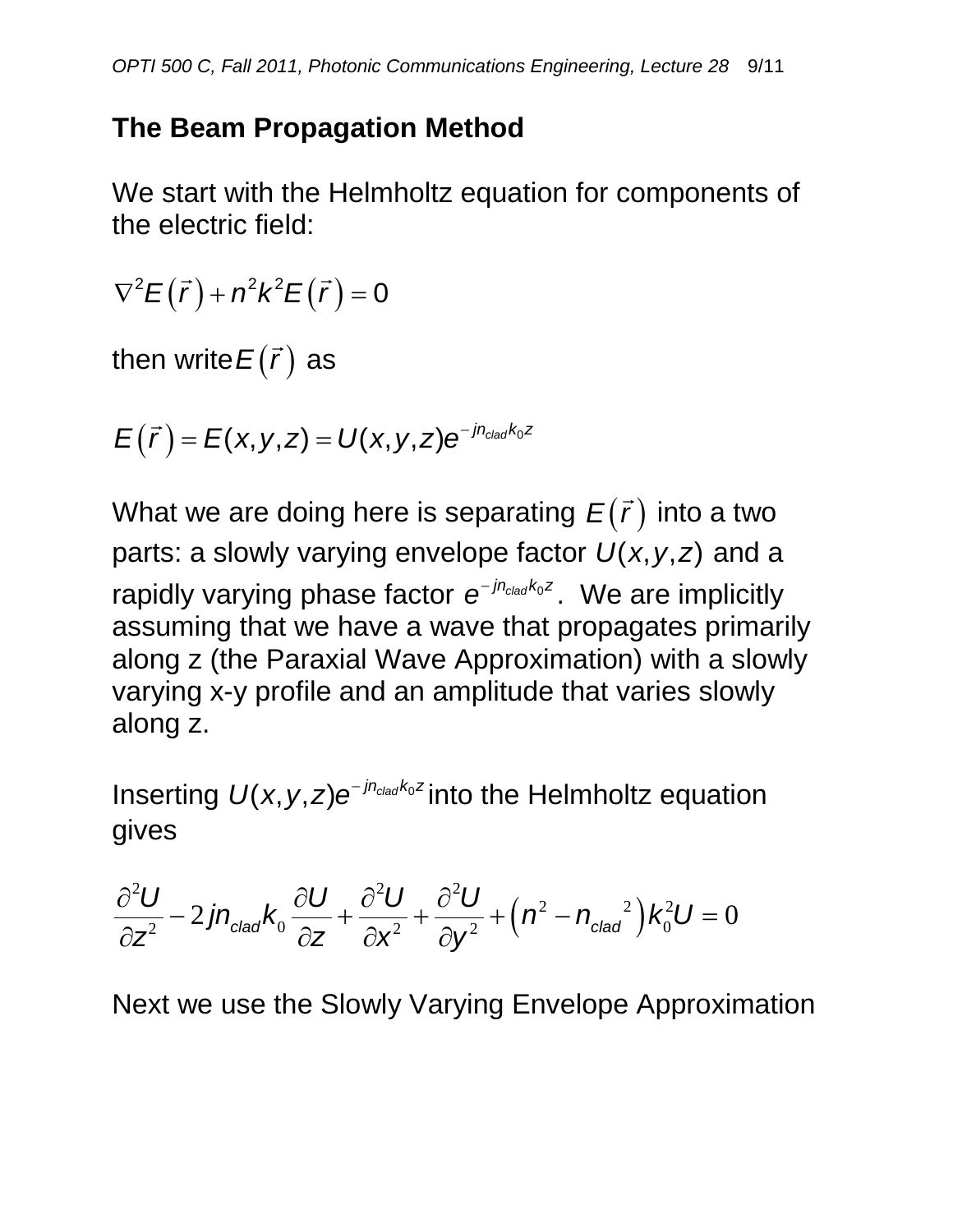$$
\left|\frac{\partial^2 U}{\partial z^2}\right|\Box\left|2n_{\text{clad}}k_0\frac{\partial U}{\partial z}\right|
$$

to get the basic BPM equation.

$$
\frac{\partial U}{\partial z} = -\frac{j}{2n_{clad}k_0} \left( \frac{\partial^2 U}{\partial x^2} + \frac{\partial^2 U}{\partial y^2} \right) - \frac{j}{2n_{clad}} \left( n^2 - n_{clad}^2 \right) k_0 U
$$

To solve this "initial value" problem we specify  $U(x,y,z)$  at a plane  $z = z_0$ . Then we iterate U along the z-axis using finite differences for the x and y derivatives (FD-BPM). The numerical solution of this equation can be represented pictorially.